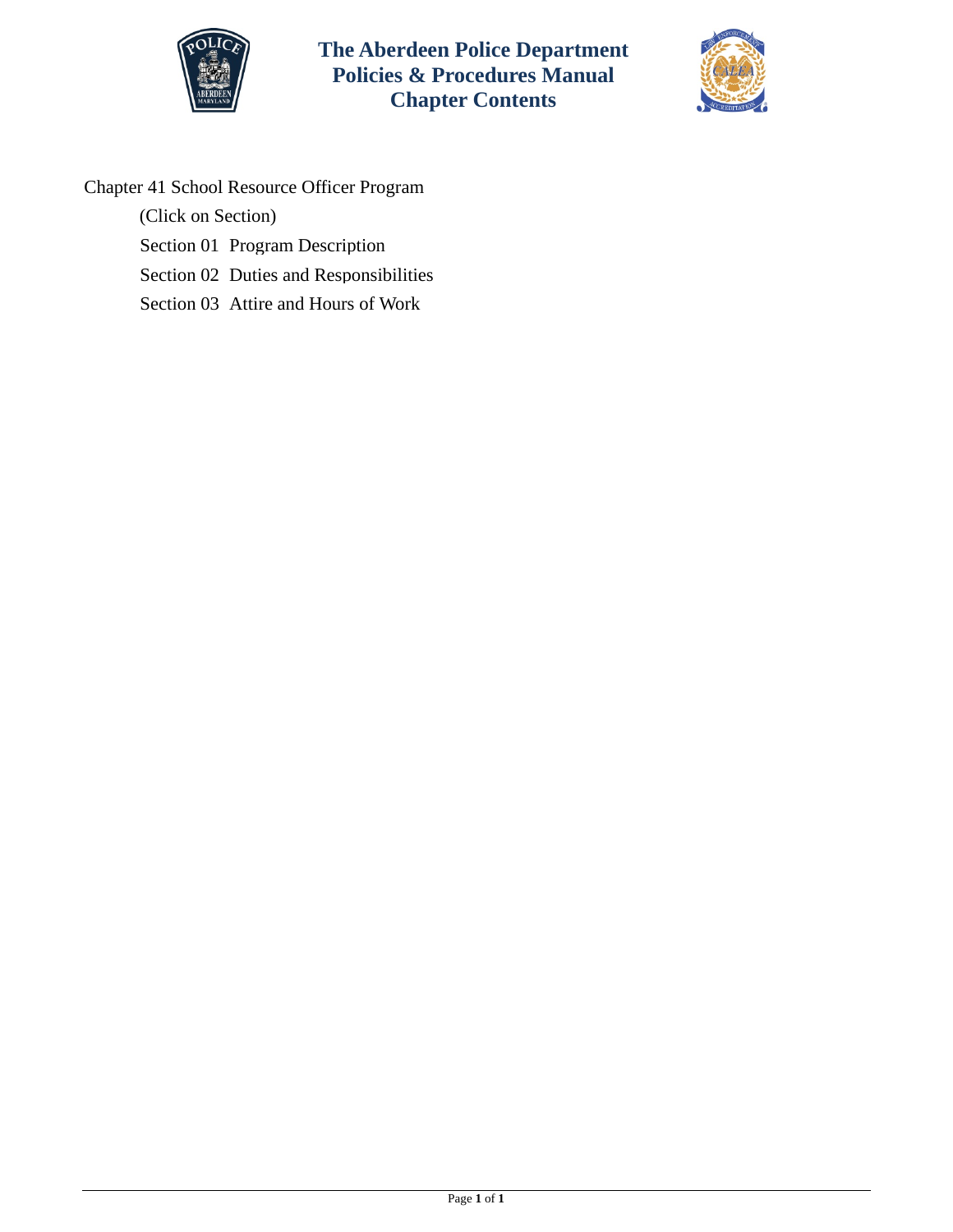



<span id="page-1-0"></span>

|  | Chapter 41 School Resource Officer Program | GO 16-012, 06/16/2016 |
|--|--------------------------------------------|-----------------------|
|  | Section 01 Program Description             | Supersedes GO 15-023  |

# **A. Policy** (44.2.4)

1. The Aberdeen Police Department has a School Resource Officer Program and will strive to achieve the Program Objectives and Goals.

### **B. Introduction**

- 1. The School Resource Officer Program is a nationally accepted program and is a proactive approach to dealing with the pressures that today's youth finds itself having to confront. Pressures include the use of alcohol, drugs, and tobacco; and peer pressure, gang activity, and sex.
- 2. The School Resource Officer Program places a full-time law enforcement officer within the educational environment.
- 3. The School Resource Officer (SRO) is and active, experienced, high profile law enforcement officer who is involved in a variety of functions aimed at crime prevention in the school.
- 4. The SRO is specifically trained to perform three roles:
	- a. Law Enforcement Officer;
	- b. Law-Related Counselor; and
	- c. Law-Related Education Teacher.
- 5. The SRO is
	- a. A law enforcement resource for students, parents, teachers, and administrators;
	- b. A link to other service agencies that provide preventive and counseling services within the school district; and
	- c. Working with the principals in each school, the SRO assists with finding solutions to problems afflicting school age children.

#### **C. Objectives of the Program**

- 1. To promote a better understanding of our laws, why they were enacted and their benefits.
- 2. To provide a visible and positive image for law enforcement.
- 3. To bring expertise into schools that will help young people make more positive choices in their lives.
- 4. To protect the school environment and to maintain an atmosphere where teachers feel safe to teach and students feel safe enough to learn.
- 5. To bridge the gap between the police officer and youths.
- 6. To encourage more cooperation between the youths and police.
- 7. To increase positive attitudes toward law enforcement.
- 8. To reduce juvenile crime through:
	- a. Counseling;
	- b. Teaching about the criminal justice system; and
	- c. Taking a personal interest in the students.
- 9. To prevent violent behavior and detect and apprehend criminals.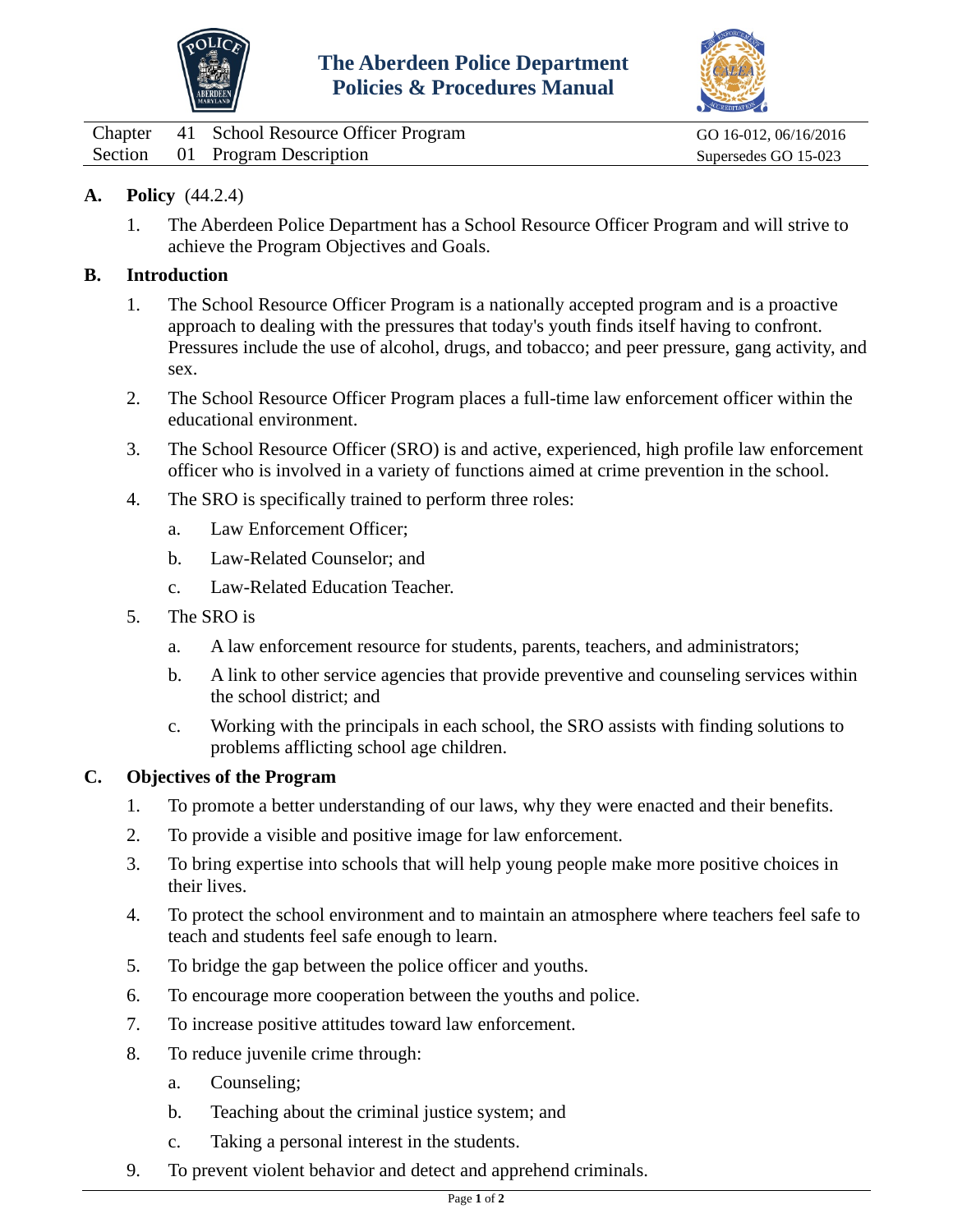



Chapter 41 School Resource Officer Program GO 16-012, 06/16/2016<br>Section 01 Program Description Supersedes GO 15-023

01 Program Description Supersedes GO 15-023

### **D. Goals of the Program**

- 1. Address crime and disorder problems, gangs, and drug activities affecting or occurring in or around an elementary or secondary school.
- 2. Develop or expand crime prevention efforts for students.
- 3. Educate likely school-age victims in crime prevention and safety.
- 4. Develop or expand community justice initiatives for students.
- 5. Train students in conflict resolution, restorative justice, and crime awareness.
- 6. Assist with the identification of physical changes in the environment that may reduce crime in or around the school.
- 7. Assist with developing school policy that addresses crime and recommend procedural changes.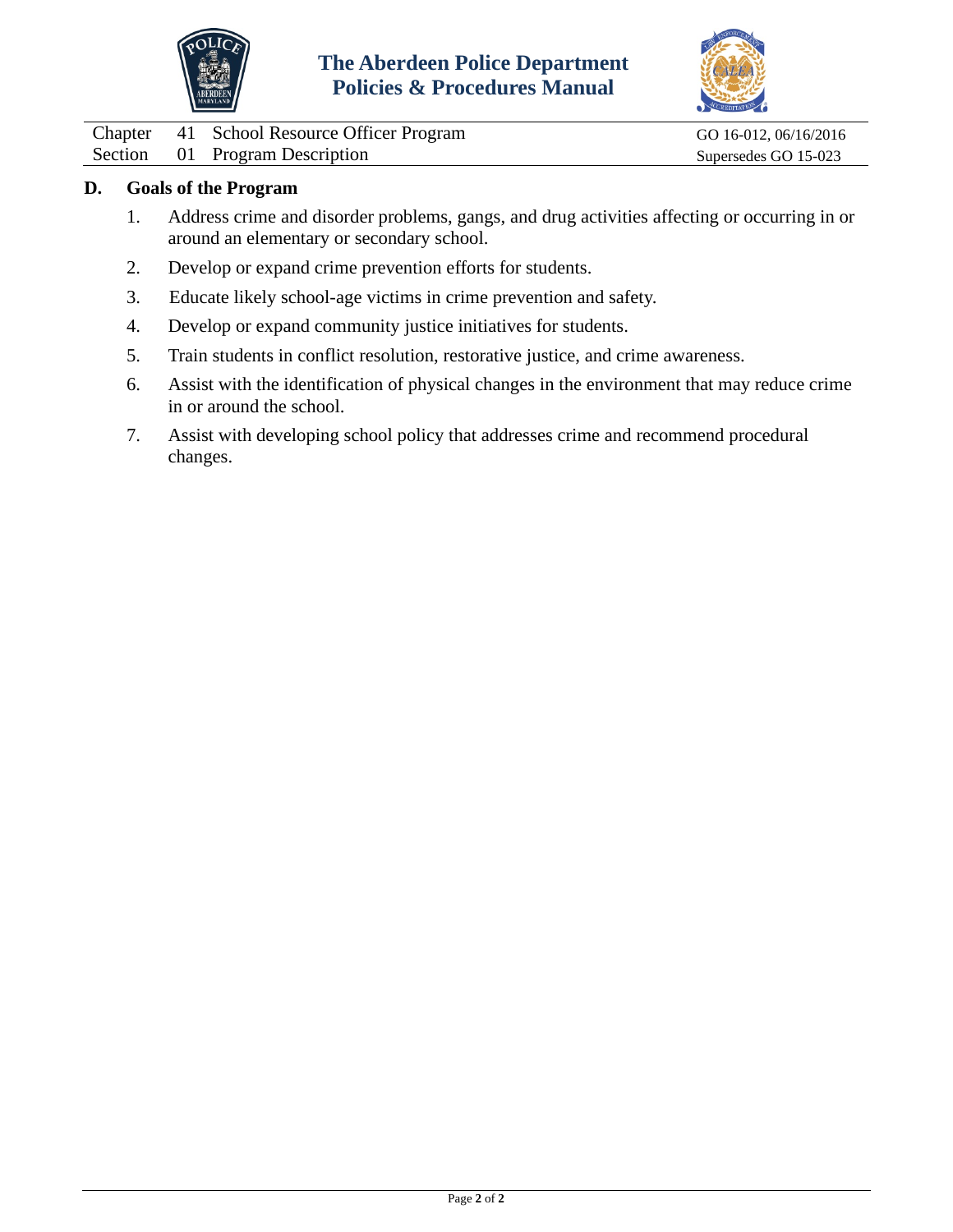



<span id="page-3-0"></span>

|  | Chapter 41 School Resource Officer Program | GO 16-012, 06/16/2016 |
|--|--------------------------------------------|-----------------------|
|  | Section 02 Duties and Responsibilities     | Supersedes None       |

# **A. Policy** (44.2.4)

1. The School Resource Officer, appointed through an internal selection process, is a law enforcement officer, who by definition has an obligation to serve, protect, and uphold the law, in addition to being a counselor, resource person, and educational aid.

#### **B. General Duties**

- 1. Endeavor to spend at least 75% of the school day serving their assigned high schools or middle schools and feeder schools.
- 2. Be available as a resource person for teachers, parents, and students about law enforcement concerns and crime prevention
- 3. Be familiar with all community agencies which offer assistance to youths and their families such as mental health clinics, drug treatment centers, etc.
- 4. Patrol on foot and in vehicle the assigned school campuses, when time permits, and feeder schools:
	- a. Checking suspicious persons, loiterers, or automobiles on or near school property; and
	- b. Taking proper steps to correct problems conflicting with the best interests of students.
- 5. Coordinate School Presentations when Requested by School Personnel
	- a. Give presentations; or obtain other Aberdeen Police Department personnel knowledgeable of a topic that is self-initiated or requested by school personnel.
	- b. Develop expertise in presenting various subjects such as understanding the laws, the police officer, and the police mission.
	- c. Instruct specialized short-term programs by invitation of the school principal, appointed administrator, or member of the faculty.
- 6. Attend meetings of the school's parent and faculty groups, whenever possible, to solicit their support and understanding of the SRO program and to promote awareness of law enforcement functions.
- 7. Have materials available in the school, which pertain to various concerns/problems the student may have.
- 8. Meet with the Principal or Appointed Administrator, when appropriate, to develop plans and strategies to prevent and/or minimize dangerous situations on or near the campus or involving students at school-related activities.

### **C. Documenting and Reporting**

- 1. The SRO shall submit monthly activity reports/logs of SRO activities to the SRO supervisor.
- 2. The SRO shall complete and submit a quarterly statistical report to the SRO supervisor and to the Harford County Safety and Security Department.
- 3. The SRO shall complete all other Department reports as required.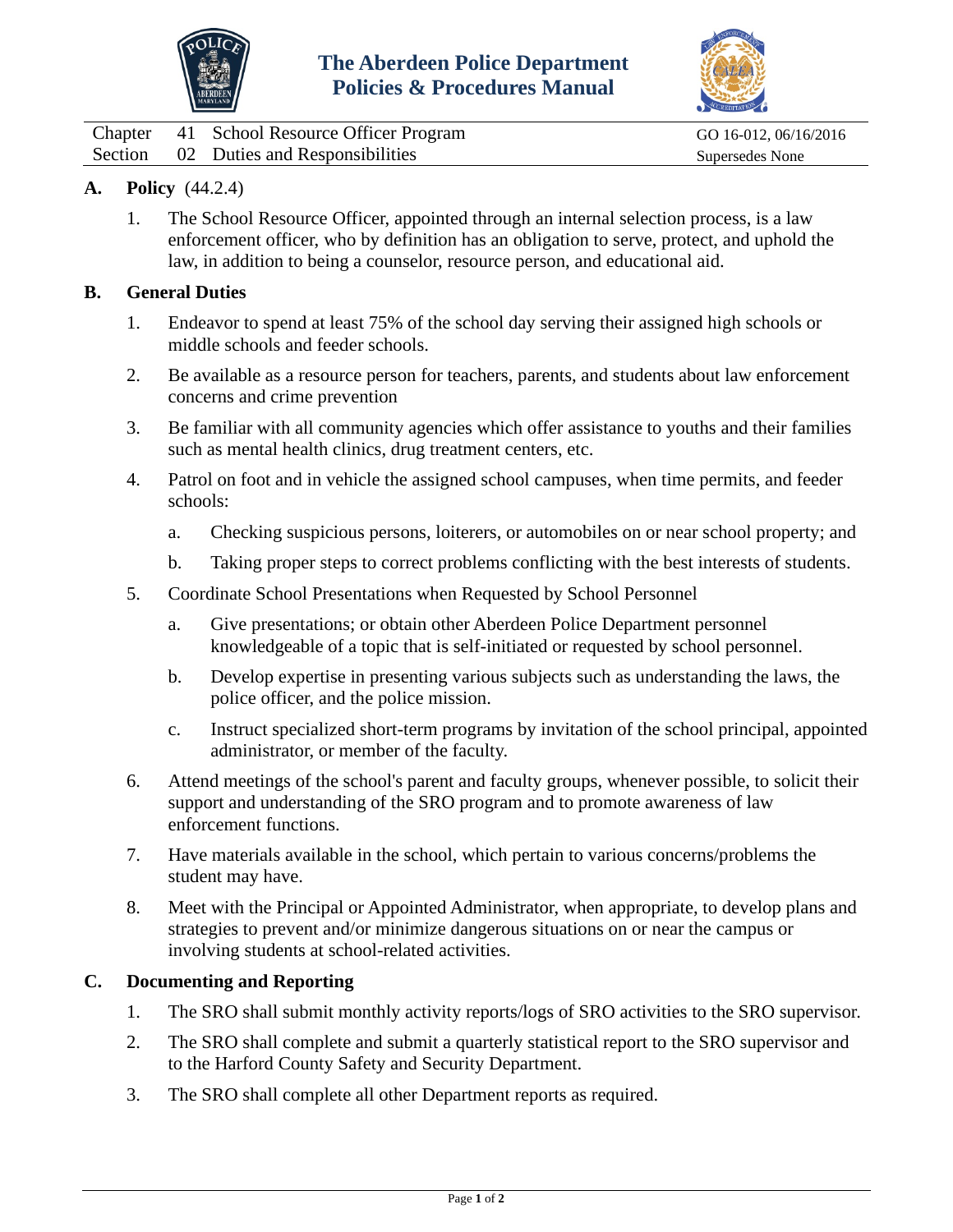



|  | Chapter 41 School Resource Officer Program |
|--|--------------------------------------------|
|  | Section 02 Duties and Responsibilities     |

GO 16-012, 06/16/2016 Supersedes None

## **D. Communications**

- 1. The SRO is responsible to coordinate all correspondence between schools and the Aberdeen Police Department.
- 2. The SRO Supervisor is responsible to coordinate with school personnel to see that they contact their assigned SRO in person, by email, or by phone when any non-emergency situation occurs.
- 3. The SRO is responsible to train school personnel to call 911 in case of an emergency.

#### **E. Use of School Records**

1. The SRO may request school records for official Police business only.

#### **F. Investigations**

- 1. SROs shall conduct all criminal investigations originating on their campuses during school hours.
- 2. SROs shall contact the school principal or representative when the SROs conduct on-campus interviews with students who are suspects, witnesses to, or victims of criminal or delinquent acts.
- 3. SROs obtaining admissions or confessions from children and suspects shall ensure juveniles are provided their constitutional rights according to *Department Policies & Procedures*. (44.2.2c) (44.2.3)